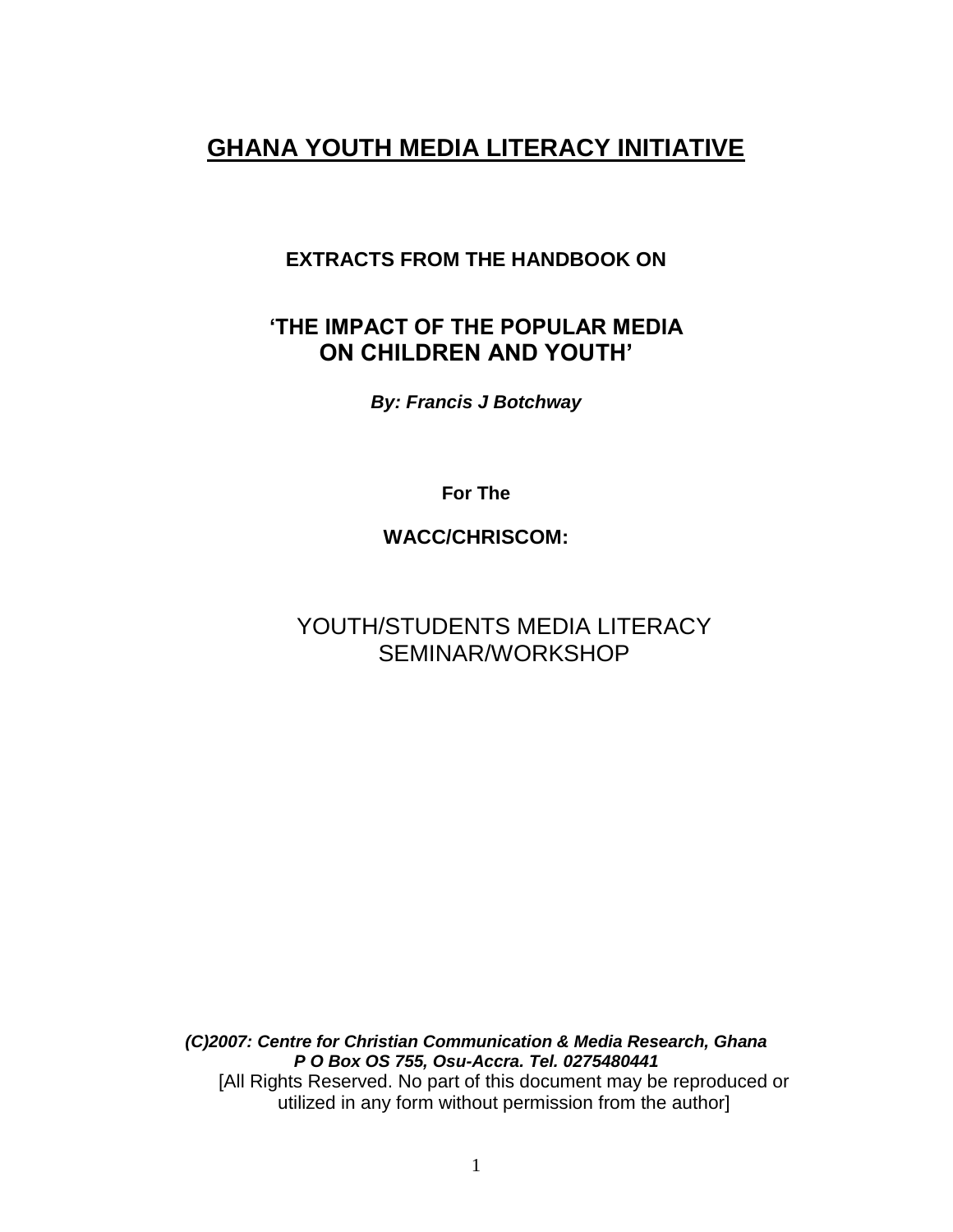## **WHAT IS MEDIA LITERACY?**

**Definition I:** Firstly, through media literacy education, students (children, young people, adults) can be equipped to (i) develop an informed and critical understanding of the nature of the media, (ii) the techniques they use in the production and distribution of their media content, text or products.

Secondly, media education aims at increasing students' understanding and enjoyment of how the media work, how they produce meaning, how hey are organized, and how they construct reality. Lastly, media education's other main objective is equipping students to be able to produce media content or product themselves; for example, news broadcast, newspaper stories and video productions.

**Definition II:** Media literacy enables us to (i) access, analyse, evaluate and create, (ii) messages in a variety of media forms. Again it helps us to (iii) build an understanding of the *role of the media* in the society, and also provides us with the (iv) essential skills of enquiry (questioning) and self-expression that can make us (citizens) participate meaningfully in the development and growth of our democratic process.

Media literacy education is necessary in the  $21<sup>st</sup>$  Century. In this era when we are inundated with all kinds and modes of communications media technologies and messages, the wisest response is to be literate in media use and consumption.

**Definition III:** To understand the definition by *Wikipedia* better let us analyse the literary meaning in the context of the key operative words.

- *Access:* It means 'the ability to reach and use the media.'
- Analyse: 'The ability to examine the nature and structure of the media (and its content or products), especially by separating these into parts, components or units, in order to fully understand or examine them.'
- *Evaluate:* This means 'the ability to form a reasonable opinion of the value or quality of the media and their content, after carefully thinking or reflecting on their nature, structure and/or output.'
- Use: It is 'the ability to effectively and profitably make good use of the media for the desired purpose or enjoyment.'
- *Critical Thinking and Appreciation:* This implies 'the ability to make fair but careful judgements about the strengths and weaknesses, benefits and risks, as well as the good and bad qualities of the media and their content or products.' Lack of critical thinking may lead to naive and ineffective use of the media's full potential. In the end, one becomes vulnerable to media exploitation and 'misuse', and thus gullibly accepting  $-$  hook, line and sinker  $-$  the nature, structure and content of the media.
- *Discourse and Discovery:* Critical thinking and appreciation are applicable to 'discourse and discovery.' Just like the media creators and producers, the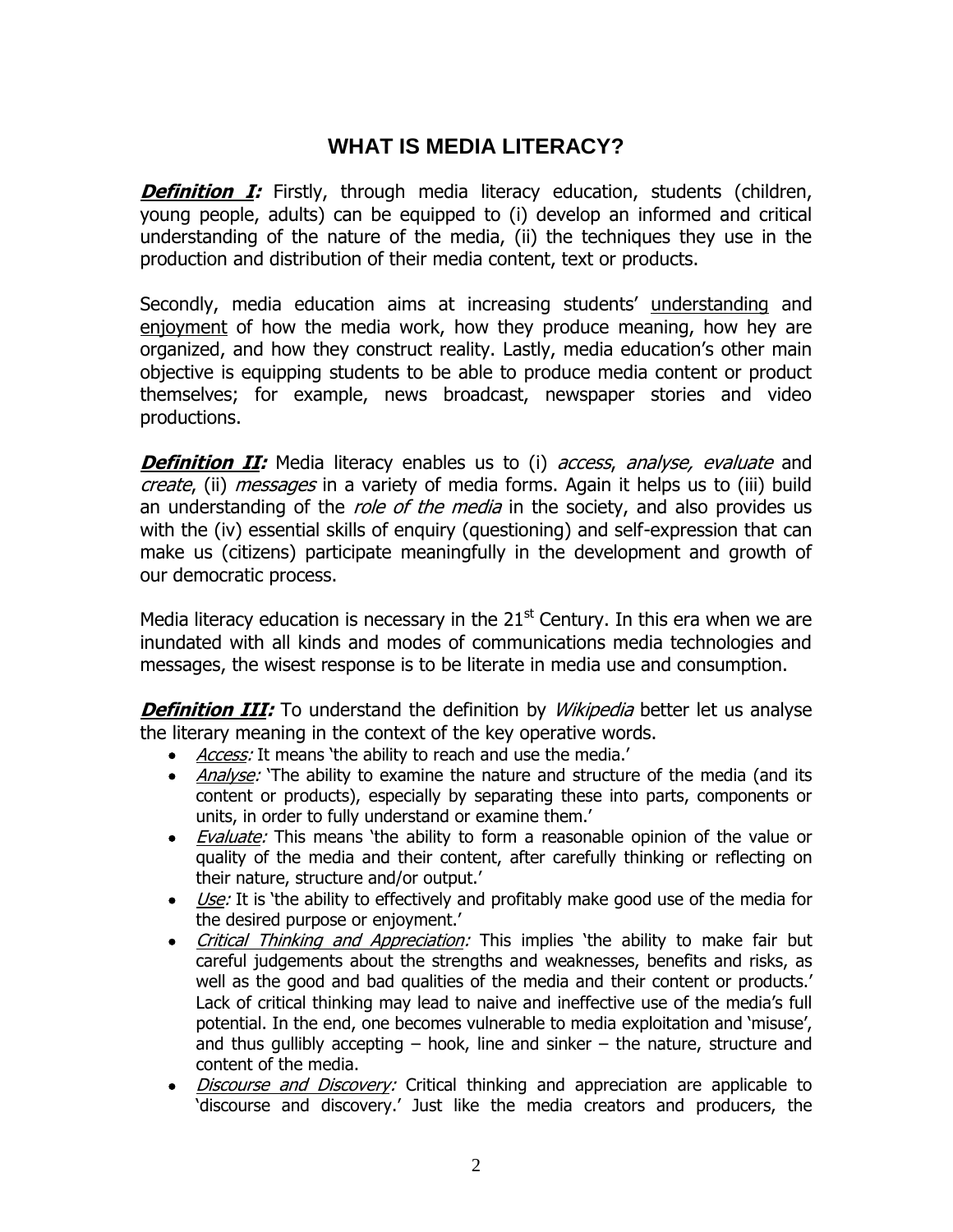consumer or user has an equal obligation to ensure that quality standards, in terms of the professionalism and media content, are attained. This calls for discourse; an informed discussion and input necessary for realizing quality standards. The mass media ideally offers the citizenry the platform to contribute to discussions on issues affecting their personal well being and the general good of society. On the other hand, where there are biases, misrepresentations and the violation or abuse of human and communication rights, it takes discourse – in speech or in writing  $-$  to seek redress; put the records straight to help entrench the values of responsible journalism and communication rights.

Discovery here refers to the practical knowledge and experience related to media production and distribution processes. Media education offers students the hands on opportunity to create and/or produce their own media content and distribute these to their target audiences. This learning process helps students to understand and appreciate how the media constructs reality and to distinguish between content reality and fantasy, and separate fact from fiction, as they are expressed in the various media forms – newspaper, magazine, radio, TV, film, Internet, video games/music, etc.

# **IMPACT OF THE POP MEDIA ON CHILDREN**

Media literacy education has been in existence over the past 30 years or more, in the advanced countries. In Africa this is virtually non-existent, hence the uncontrolled and gullible consumption of media by children. We cannot agree more with the saying that, 'today's children are brought up on a diet of television cartoons and soap operas.'

### **1. TELEVISION**

 $\overline{a}$ 

The following presentation on the impact of television on Canadian children is applicable to Ghanaian children as well. $<sup>1</sup>$ </sup>

**I. Excessive TV Viewing:** Children and youth watch excessive amounts of television, and the effects of too much contact and time with television include the following:

- 1. Watching violent television programmes can lead to an increase in violent behaviour by children.
- 2. Excessive television watching contributes to childhood obesity.
- 3. Excessive television viewing may have a harmful effect on a child's learning and academic performance.
- 4. Watching certain programmes may encourage irresponsible sexual behaviour.
- 5. Television is an effective channel for advertising products to children.

<sup>&</sup>lt;sup>1</sup> The Canadian Paediatrics Society's website **www.cps.ca/Englixh** has a lot of material on how the various media affect our health and social well-being,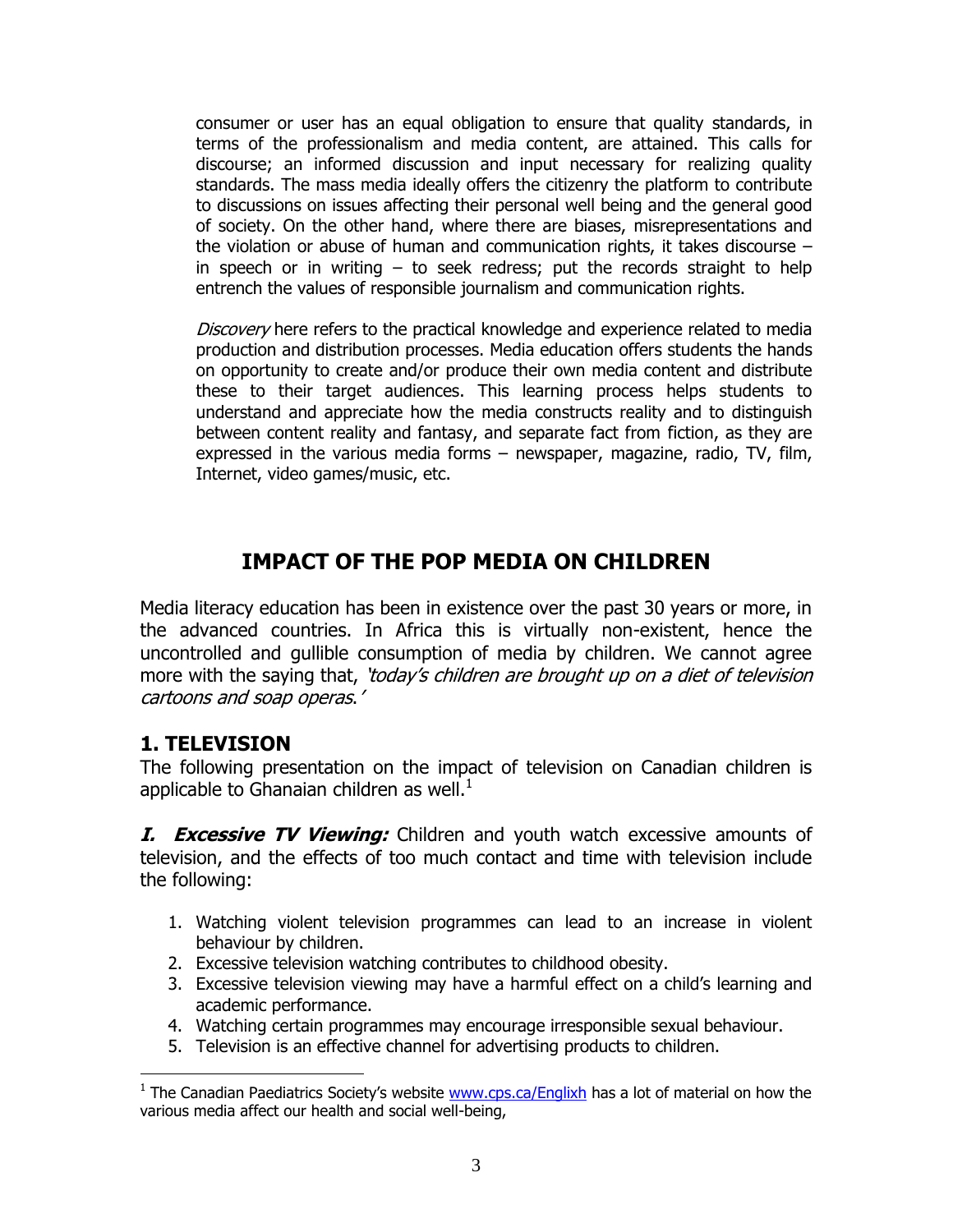- 6. The average child (Canadian) watches nearly 14 hours of television every week, and by the time he or she completes high (senior secondary) school, he/she would have spent more time watching television than in the classroom.
- 7. Television viewing frequently limits children's time for vital activities such as playing, reading, learning to talk, spending time with peers and family, storytelling, participating in a regular exercise and developing other critical physical, mental and social skills.

**II. Learning through the TV Medium:** While television offers children variety of educational and entertainment programmes, its excessive viewing can affect the academic performance of the children.

- 8. Television is and can be a powerful teacher. Children and youth can learn a lot from TV programmes. Well-designed educational programmes are considered as "powerful pro-social teaching devices." Some of the television stations in Ghana do broadcast special 'TV classroom' educational programmes for the benefit of students (children and youth).
- 9. Aside their educational and entertainment values that may help improve the reading and learning skills of viewers, watching television takes away the precious time that children should spend on say, reading and school work.
- 10.One hour or at most two hours of daily unsupervised television viewing by school children may have a negative effect on their academic performance, particularly, their course-related reading.

**III. Violence Through Television:** One of the alarming consequences of TV watching is *violence*, as the following evidence illustrate.

- 11. Studies have shown that the amount of violence on television is on the increase. Thus, the average child watches about 12,000 violent actions on television every year. This includes the portrayal of murder and rape scenes.
- 12. More studies do concur that exposure to heavy doses of television violence increases aggressive behaviour, especially in boys.
- 13. Among the category of children who may be vulnerable to television violence are the following:
	- Children from minority and immigrant groups
	- Emotionally disturbed children
	- Children who are abused by their parents, and
	- Children in families in distress.
- 14.Parents, teachers, physicians and other child workers who may come across children with a history of aggressive behaviours should not hesitate to inquire about their exposure to media violence, particularly via television.

**IV. Food and Nutrition Through Television:** Studies prove that advertising and marketing agencies have found the television medium an effective source for promoting their products and services, but often at the expense of the health of the media consumers, particularly children and youth.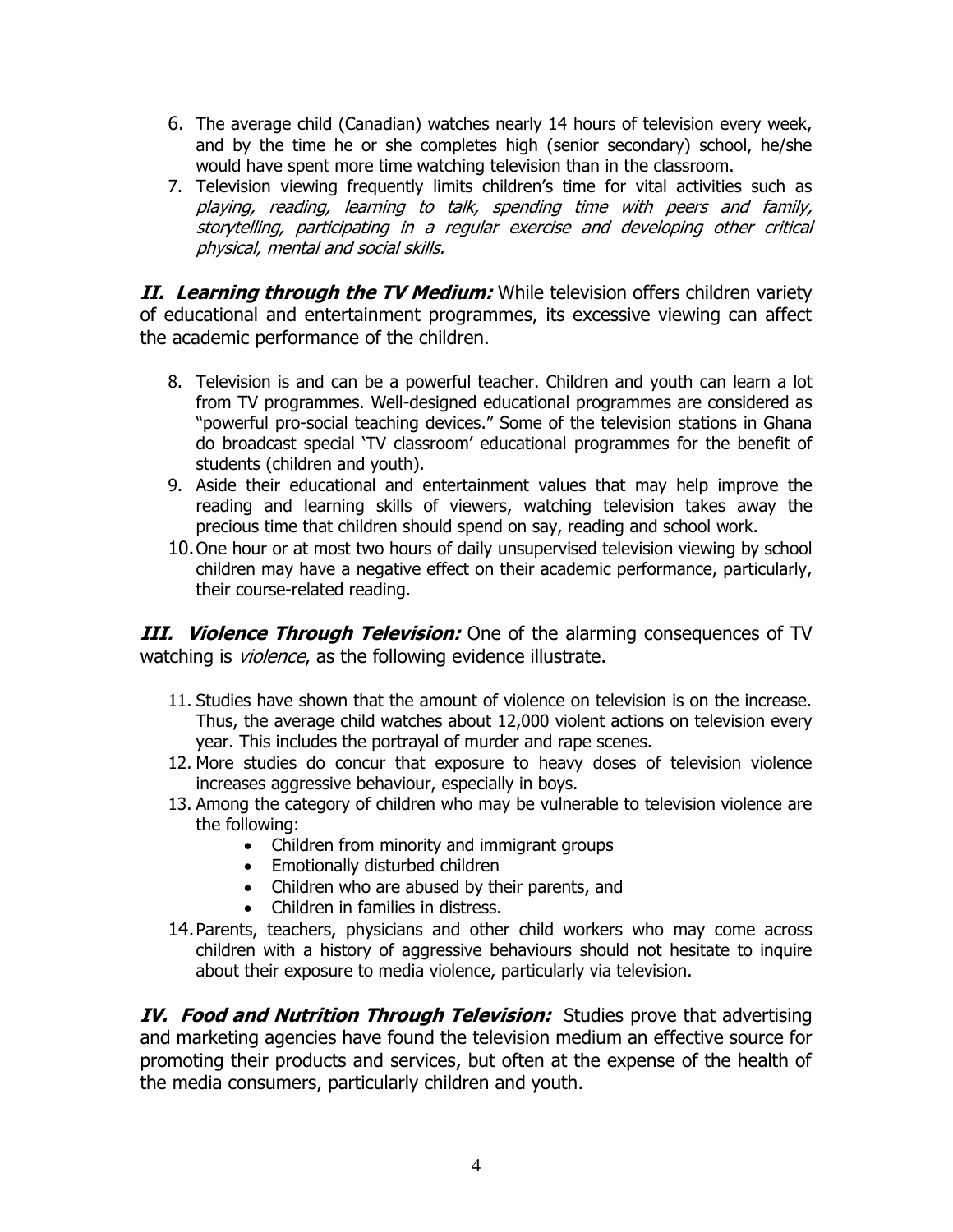- 15. Most children who watch a lot of television programmes are physically unfit. The programmes take their time away from play, physical exercises and such activities. These children are more likely to eat high fatty foods.
- 16. Television viewing contributes greatly to obesity (fatness). There is the suggestion that the fat content of most of the advertised products exceeds the recommended dietary and nutritional requirements, and that several of the foods have high calorie value.
- 17. The number of hours spent on television viewing corresponds with an increased relative-risk of higher cholesterol levels in children.
- 18.Eating meals while watching television should be discouraged since this may lead to less meaningful communication and poor eating habits.

**V. Sexuality Through Television:** Television viewing influences the perception and attitude of children and youth towards sex and sexual behaviour. Studies have shown that:

- 19. Television has become the leading sex educator today.
- 20. The medium exposes children to adult sexual behaviours in ways that portray the actions as normal and risk-free. Again, it sends the message that because these behaviours are frequently shown in the media mean, "everybody does it".
- 21.Television portrays sex between unmarried partners 24 times more often than sex between spouses. Meanwhile, the risks of sexually transmitted infections and unwanted pregnancy are not given much publicity in the media.

### **VI. Alcohol and Smoking Through Television:**

- 22. Breweries in Ghana and abroad spend millions of cash on advertising each year. Television is a viable medium for alcoholic beverage advertisements – whether in Europe, the Americas or in Africa.
- 23. In Ghana, the four television stations, Ghana Television (GTV), TV3, Metro TV, and TV Africa, all make money from alcohol commercials. All day-long, commercials on various kinds of beer, local schnapps and gin, including alcoholic beverages said to contain herbal medicinal properties are shown. These commercials often abruptly interrupt prime-time programmes such as soccer, boxing, soap operas and news broadcast. Why because more people watch these programmes?
- 24. Each year teenagers, for example, see between 1000 and 2000 beer commercials that carry the message that 'real men drink beer'.
- 25. Advertising increases beer (and other hyped up alcoholic products) consumption. However, in a country like Sweden, the ban on alcohol advertising has led to a decline in alcohol consumption.
- 26. Even though tobacco products are not advertised directly on television in Canada and many other countries, including Ghana, however, passive promotion takes place when for example, movie or soap opera stars portray cigarette use.
- 27.Television may not be the only means where children learn about tobacco and alcohol use. Many of the G-rated animated feature films available on video cassette, DVD, and CD, as well as many music videos, depict alcohol and tobacco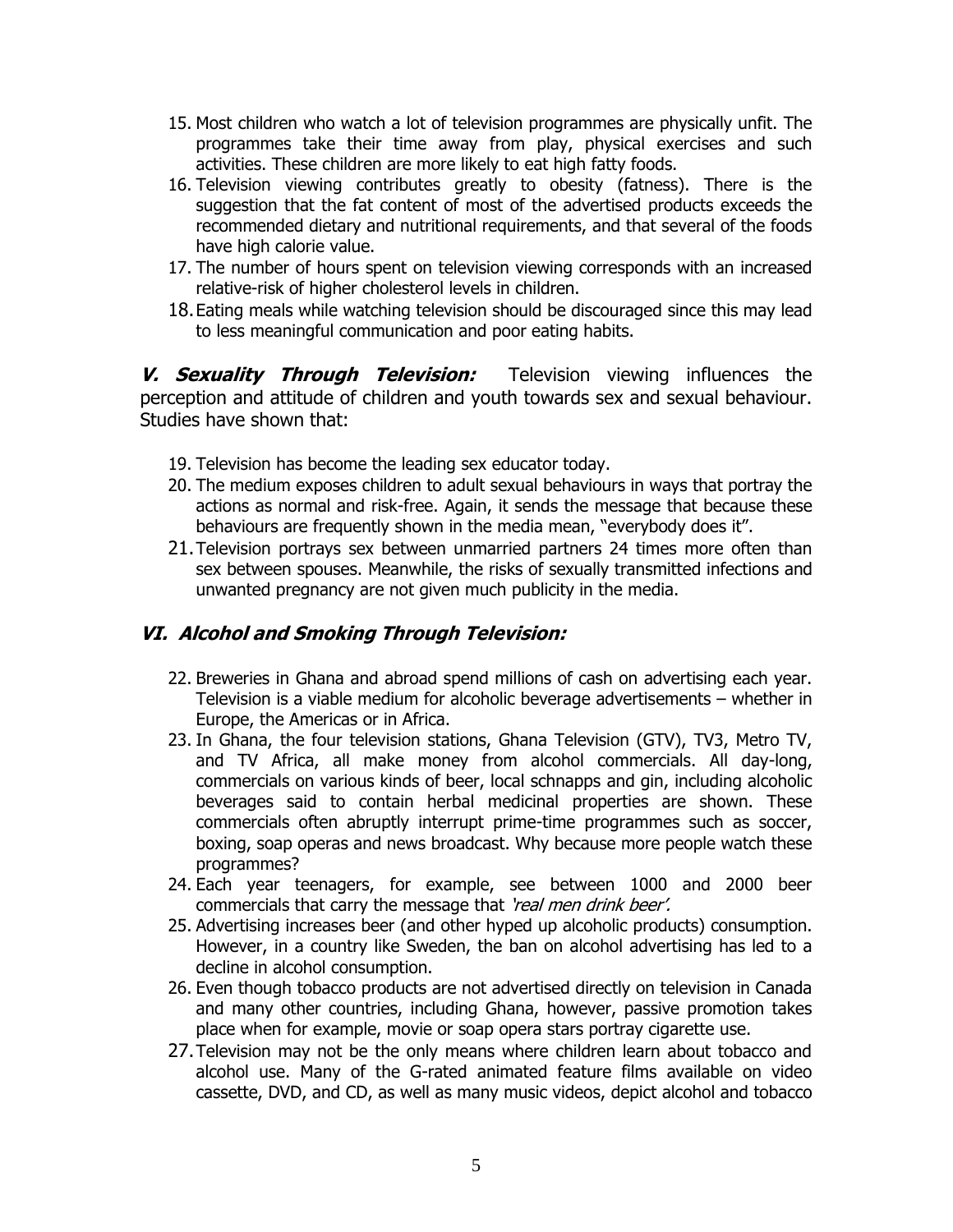use as normative behaviour. Most of these media products do not convey messages on the long-term effects of alcohol and tobacco use.

**VII. Advertising via Television:** Advertising per se may contribute to behavioural changes and product choices, yet the negative effects of unwholesome, below standard and unacceptable products seem to outweigh these advantages. The following points illustrate this further:

- 28. Advertising can have positive effects on children's behaviour. For example, some alcohol manufacturers spend about 10% of their budget on advertisements that warn about the dangers of drinking and driving.
- 29. Studies have shown that the developmental stage of a child plays a role in the effect of TV commercials. For instance, young children tend to believe what they are told, and even assume that they are being deprived, if parents fail to procure them the advertised products.
- 30. Most pre-school children do not understand the difference between a programme designed to entertain and a commercial meant to sell. According to a study, children under the age of 8 years are mentally unable to understand the difference between advertising and regular programming.
- 31. Every year, the average child watches more than 20,000 commercials and more than 60% of these commercials promote sugared cereals, candy, fatty foods and toys.

# **2. VIDEO GAMES**

Video Game ranks next to television and films as the media that attract children and teenagers most. Without parental control or supervision, children may play video games for hours at the peril of their academic work. Video or computer game is considered as one of the dangerous media that impact negatively on children.

Children can play video or computer games at home, Internet café or at a videoviewing centre. Most video/computer games have been designed to specifically resolve 'conflicts', or manage sticky situations or scenarios. Here, the viewer is an active participant whose duty is to stimulate the actions of the opposing sides by pressing buttons or triggering remote controls to set the animated characters in motion.

'Role playing', they say, 'is a practical way of stimulating life experiences or situations.' Thus, as the players engage in the games they acquire positive or negative behaviours and attitudes.

Positive Impact: Studies have shown that non-violent and edutainment video games help the players to: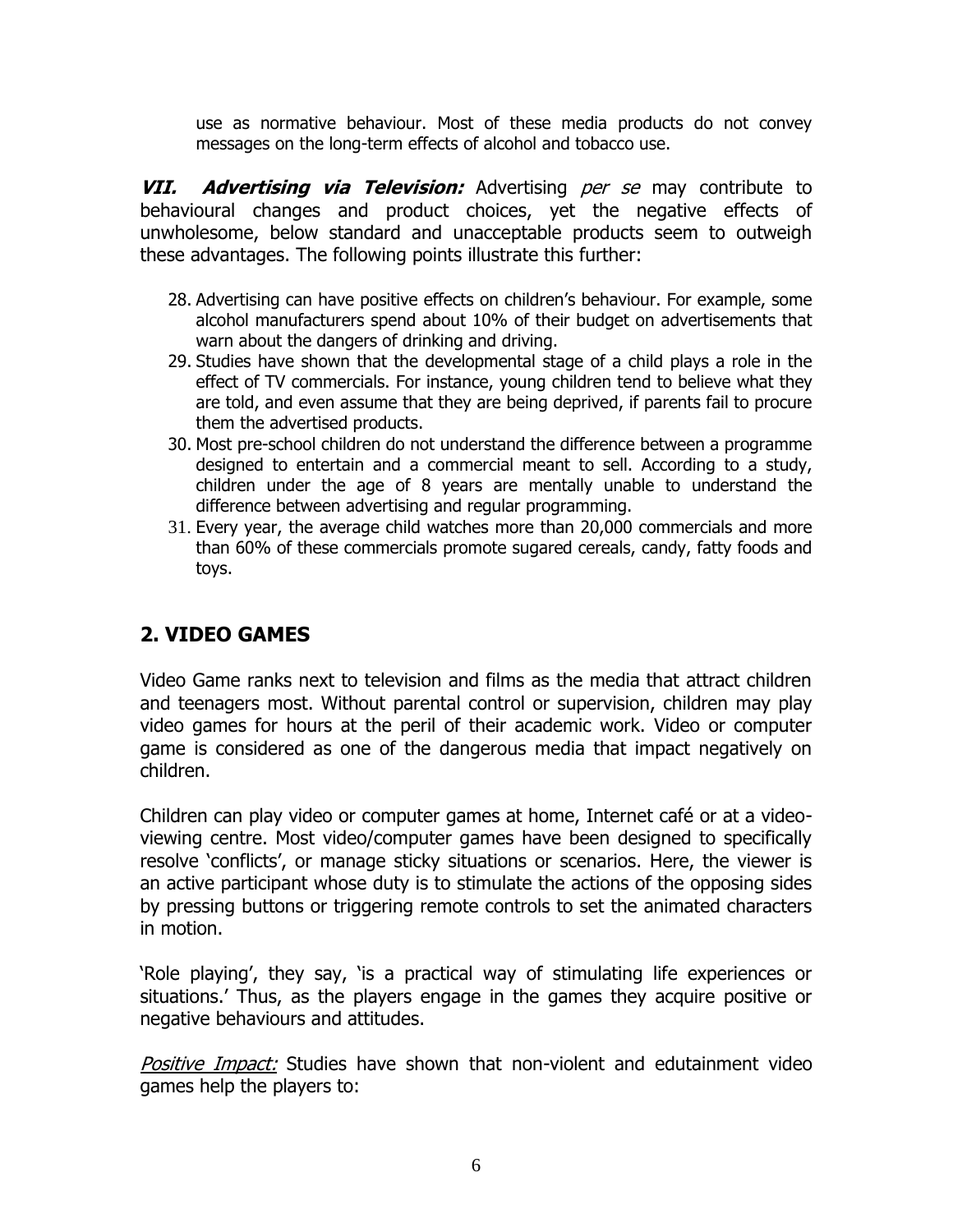- 1. Develop fine motor (mental or cognitive) skills and coordination capabilities.
- 2. Improve their manual dexterity and computer literacy.
- 3. Enjoy a more 'realistic' virtual playing experience as the ever-improving new technology provides better graphics for that.

Negative Effects: Many studies have corroborated the devastating effects of video games on children and adolescent youth. Let us consider the following conclusions on the negative effects of videos.

- 1. That, excessive exposure to video games results in the similar negative effects of television viewing, viz. inactivity, asocial behaviour and violence.
- 2. That, violence-prone video games cause harmful effects on children's mental development.
- 3. That, many video games that have been classified as safe and suitable for all audiences, have been found to contain enormous doses of violence.
- 4. That, several studies concur with the assertion that video games, especially those dosed with violent content, contribute adversely to the aggressive behaviour of teenage youth.
- 5. That, one of the contributory factors to an increase in aggressive behaviour is the amount of time children are allowed to play video games.
- 6. That, majority of teenagers interviewed admitted that their parents 'do not impose a time limit' on the number of hours they are allowed to play video games. Furthermore, most parents and guardians, are not aware of the content of the games their children play.
- 7. That, adolescent girls play video games for an average of 5 hours a week whereas boys use an average of 13 hours a week.
- 8. That, teenagers who play violent video games for extended periods of time manifest the following behaviours:
	- Tend to be more aggressive
	- Are more prone to confrontation with their teachers
	- May engage in fights with their peers.
	- See a decline in school performance.
- 9. That, aggressive behaviours can also be linked to the way video game players are rewarded for their simulated violent acts. Unlike the viewing of television programmes or movies where the viewer is passive, in video games, the players 'become active participants in the game's script'. Here, the player benefits when he engages in acts of violence to overcome an opposing force, and it is only through this that the player can move to the next level of the game.
- 10. That, playing video games may increase aggressive behaviour because 'violent acts' are continually repeated throughout the game'. (Repetition is an 'effective teaching method in reinforcing learning pattern'.)
- 11. That, video games inspire the 'players to identify with and role play (imitate) their favourite characters'. And that after playing violent video games for a period of time the player can "automatically prime aggressive thoughts" (i.e. the mind automatically fixes the scenes of aggression; only waiting for an opportune time to explode or demonstrate the acts he has learned against someone or group of people.)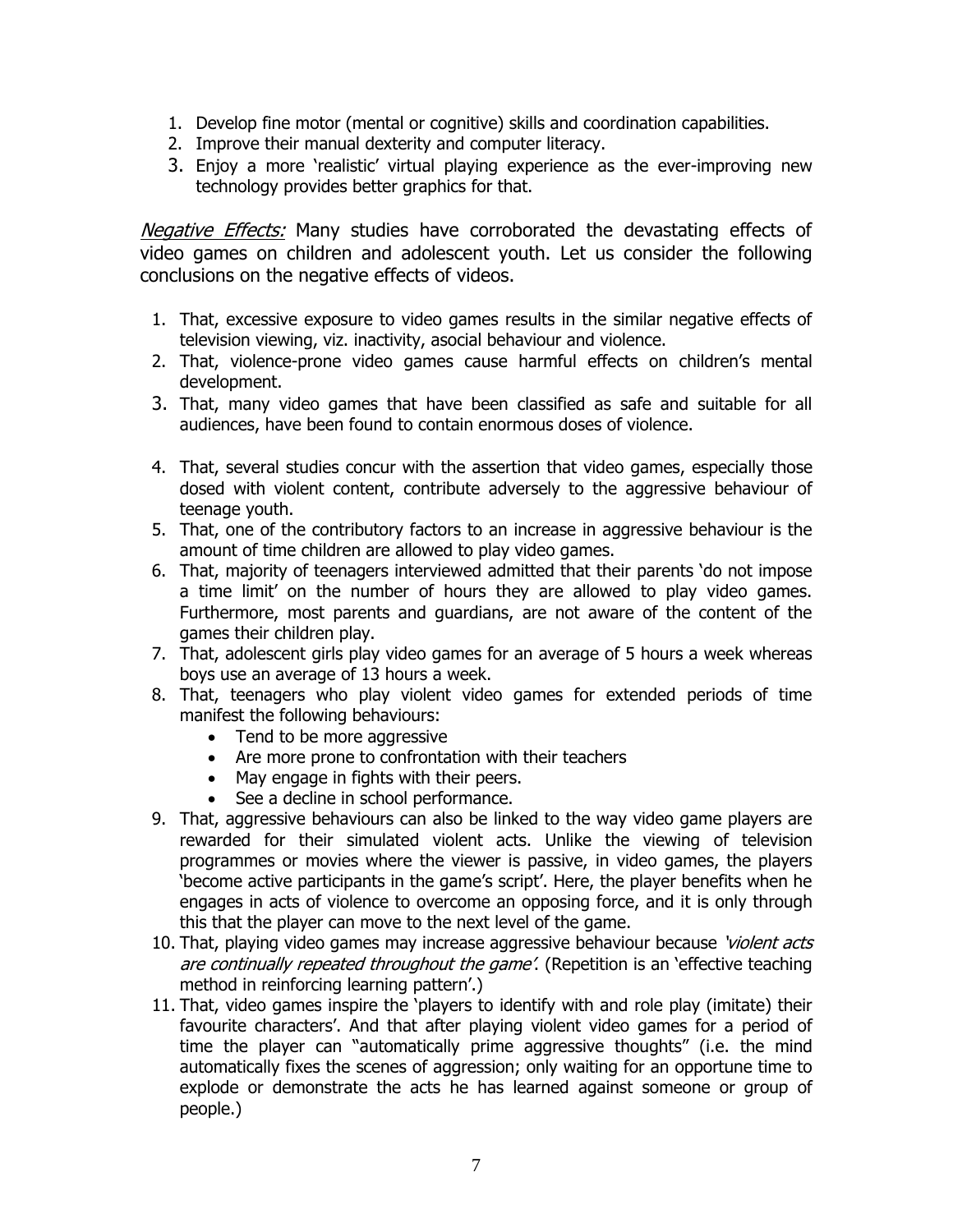- 12. That, players with prior experience of playing violent video games would respond with an 'increased level of aggression' when they encounter confrontation.
- 13. That, a recent study by a German Psychologist, Ralf Thalemann, revealed that, "Brain reactions of people who play computer games excessively are similar to those of alcoholics or cannabis addicts." And that stimulation from excessive playing of computer games can cause an increased release of dopamine into a player's brain, which produces a sensation of well-being that can eventually create an "addiction". That, this might occur in over 10% of those who play video games.

# **3. MUSIC VIDEOS**

Young people can lock themselves up in their apartments or living rooms just to enjoy music videos for hours. Of late, what they have been watching, mimicking and practically demonstrating have come under public scrutiny. Several features of the current pop music culture seem to be distasteful and culturally unacceptable. In view of the fact that children are keen in mimicking anything attractive and pleasant, parents and teachers should be on the alert; actively helping to prune the negative characteristics of youth pop music.

#### **Negative Influence Of Music Videos:**

Some of the negative features of hip-life and other mundane music videos are:

- 1. Most of the hip-life songs are cast around perceived aggression, militancy, masculinity and power. 'Gangsta rap' is one of the parents of African hip-life music. Its characteristics include the 'use of words or lyrics that are usually aggressive and critical of women'.
- 2. Almost all the lyrics (the words) of hip-life music contain some amount of profane and vulgar language.
- 3. Some of the artistes perform indecent dances and floorshow coupled with gestures that are morally unacceptable and distasteful.
- 4. Some of the artistes appear in near nude and sexy dresses that may offend the sensibilities of the viewers. Unfortunately, women have been mostly used as the support artistes who dress distastefully and provide side attractions such as scintillating floorshow, sexy dances and erotic gestures.
- 5. The central theme of most hip-life songs is woven around romance, sex, stereotyping of women, aggression and 'man-power'.
- 6. Other research studies concluded thus:
	- i. That, most teenagers who view music videos are likely to approve of pre-marital sex.
	- ii. That, up to 75% of the videos contains sexually explicit material.
	- iii. That, more than half of the music videos portrays violence that is often committed against women.
	- iv. That, the videos often portray women in a condescending manner (that is, in a manner that suggest that men are more important and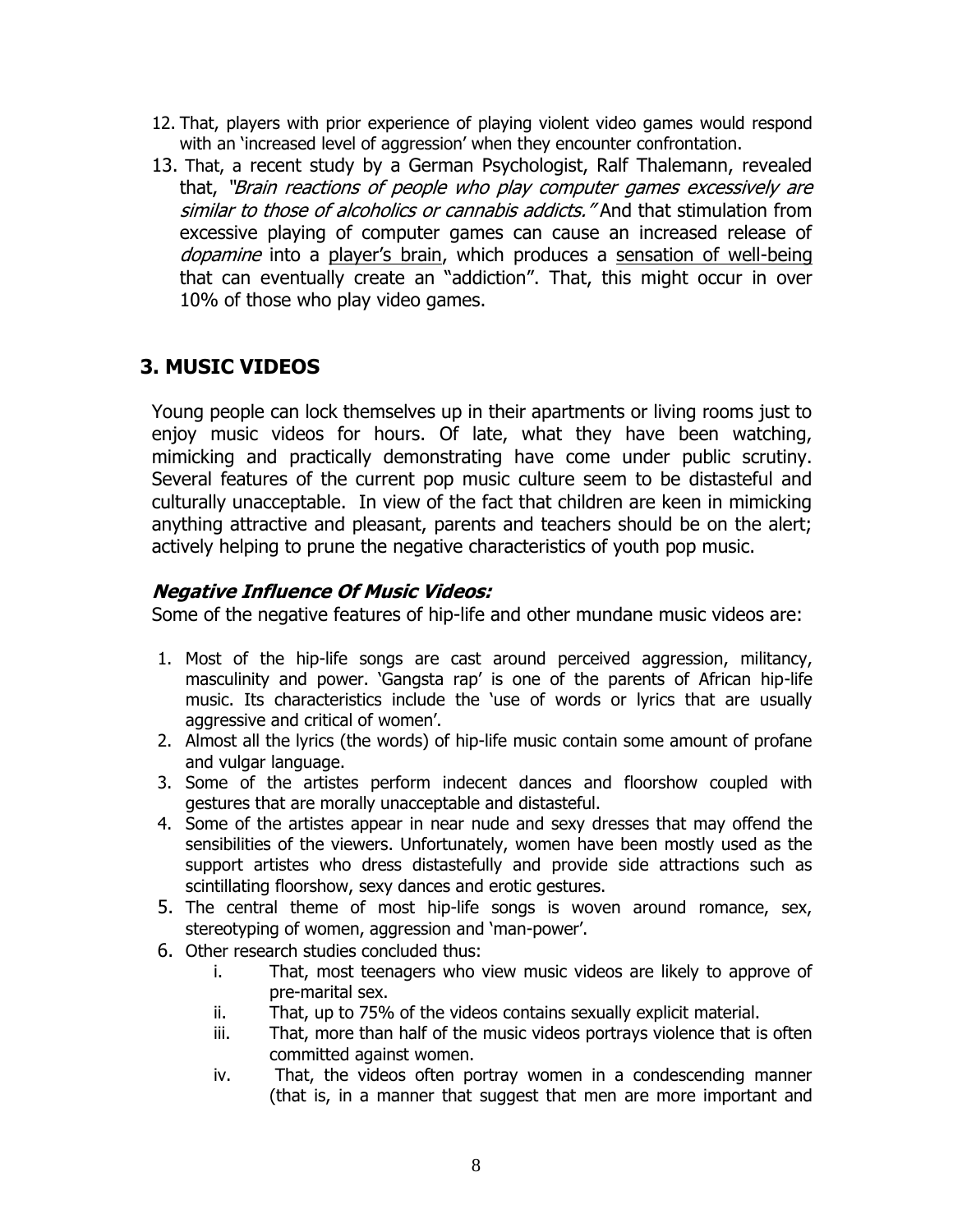play key roles than women). This expression of male chauvinism is likely to affect children's attitudes in respect of sex roles.

v. That, the attractive role models (music artistes) are the main aggressors in more than 80% of music video violence.

## **4. ANIMATED CARTOONS**

What seem to children and their families as sheer entertainment shows are considered to be rather teaching the kids how to kill and commit other crimes. Cartoon producers in the USA or Japan generally aim at reaching children as their main consumers. Television stations frequently broadcast cartoon programmes targeting children, particularly after the kids have returned from school. Most of the time slots during Saturdays and sometimes Sunday mornings are mostly geared at 'entertaining' children with wrestling shows, war films and cartoons, but these products end up negatively affecting the psychosocial and behavioural development of young people.

*i. Violent Features:* Conflicts and aggressive actions are the characteristics of most animated cartoons that children watch. The negative features include:

- 1. Fighting and Confrontation: To most of us it is funny to see animated images engaged in fighting and other physical confrontations. Constant fighting and the display of power and strength are perceived as the hallmark of the 'best cartoons'. If fists do not fly, no fighting or arguing then it is not worth watching!
- 2. Weapons are Displayed: Cartoons which contents are conflict-oriented, depict different types of weapons. Knives, swords, axes, and variety of guns – pistols, machine guns and rifles – are common weapons used in resolving conflicts. Armoured vehicles and bombs are also often depicted.
- 3. Explosion and Destruction: Explosions and destructions resulting in the loss of life and property are common features of violent cartoons. Buildings and other installations or structures are made to explode or destroyed.
- 4. Villains Must Die: The approach commonly adopted for resolving conflicts is largely the killing or elimination of 'enemies' or 'bad characters' in the show. The mind-set of most audience is to see the villains (wicked or bad characters) die. Fist or hand blows and weapons are normally used to accomplish this feat.
- 5. Applauding 'War' Heroes: Cartoon viewers would applaud characters that are able to surmount or overcome difficult hurdles. Hero figures are adored especially when they are able to kill or eliminate their foes.
- 6. Foul Language and Offensive Scenes: Some animated cartoons contain foul language. Studies have revealed that 'evil' words are frequently used in reference to certain characters in the anime. The words used include, 'wicked, notorious, devil, monster, evil and crazy' and they are used mainly to 'demonize' the villains in the drama. A few other cartoons contain subtle pornographic contents that depict erotic scenes and language. Most of these products are packaged under the guise of 'more tame and decent series' and both children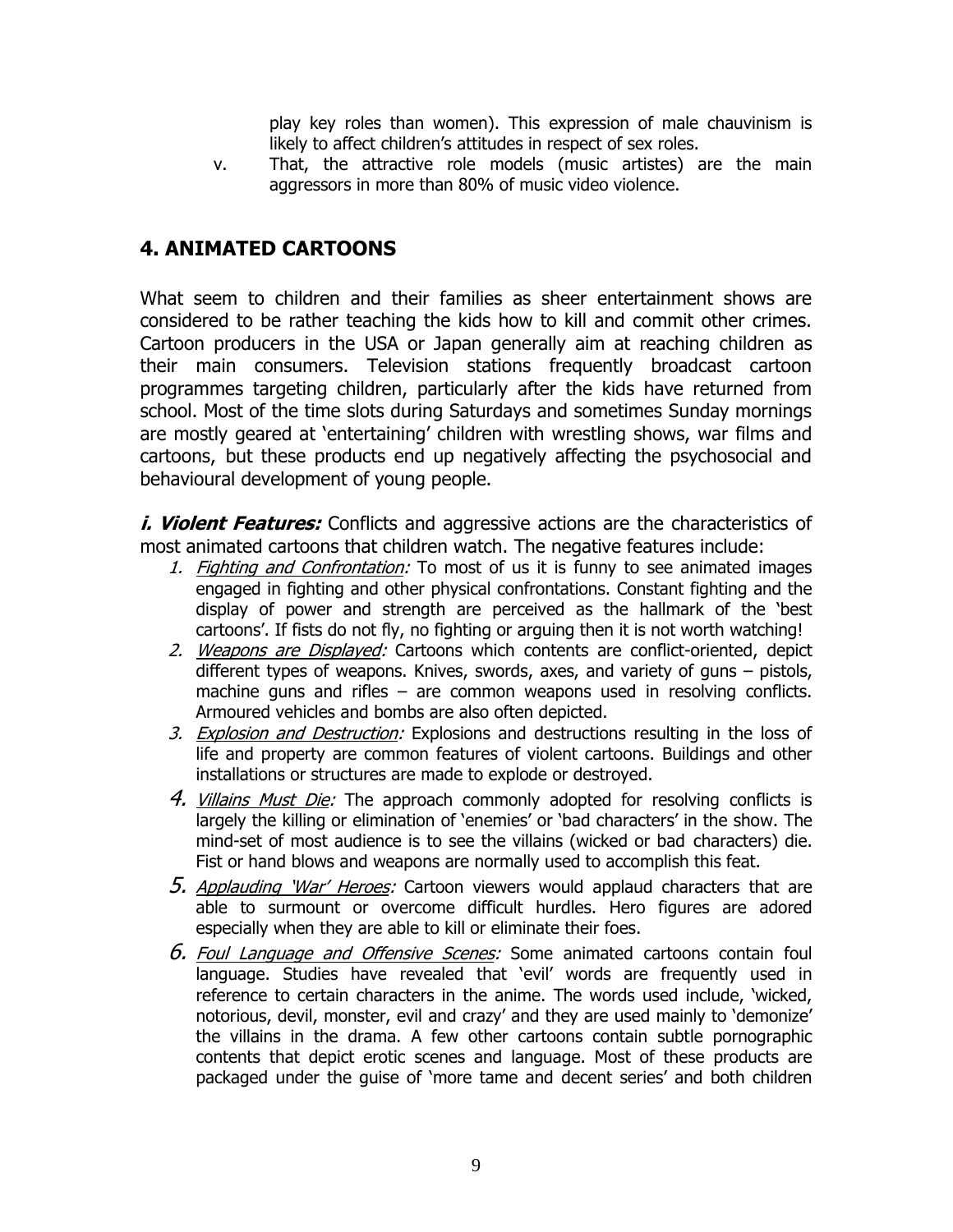and adults gullibly consume them. Children can also popularise 'catch-phrases' that emanate from televised shows, including Cartoons.

*ii. Negative Consequences:* The repercussions of excessive viewing of violent cartoons may be similar to those of violent video games. These include:

- 1. Emulating the Heroes: Children, mostly boys, would generally want to imitate the heroes in a drama, and hoping to emulate or put into practice some of their heroic tactics. It is more dangerous if they emulate 'violent heroes' who have used aggressive means, including killings and destruction, to resolve conflicts.
- 2. Mimicking Roles: The mimicry talent in children may cause them to easily put into practice whatever scenes they have experienced, whether good or bad. And at the least opportunity they would want to display the violent methods learnt in resolving conflicts or disagreements. Deviant kids would go to the extent of demonstrating the violent means used in the shows to perpetuate evil.
- 3. Cumulative Effects on Children: With time children may "show increased aggression from watching violent television if they believe the violence reflects real life, if they identify with a violent hero (as boys often do), or if they engage in aggressive fantasies." The short-term or long-term effects of violent animation may contribute to social vices such as *crime, aggressive behaviour, fighting and* rowdy riots.
- 4. Demonizing Perceived 'Enemies' and 'Bad' People: Studies have revealed that children who are 'repeatedly exposed to popular animated movies and cartoons' end up learning to demonize people they perceive to be their enemies or who are demonstrating what they consider as 'bad' behaviours.
- 5. War Toys and other Merchandise: Children who have watched violent anime in which military accoutrements or war machinery have been displayed may be attracted to replica or toy models of such materials. Parents may not find any harm in procuring toy guns and armoured cars for their children to play with, when indeed, the kids may not just be playing but learning how to commit crimes such as murder, armed robbery and other forms of aggression.

### **5. THE INTERNET**

Children and youth constitute the mass of Internet users. Everyday a vast number of people (both children and adults) worldwide log unto the Internet to take advantage of the following services:

- Send E-mail (electronic mail) to a specific people or target audience.
- Post special messages on the electronic bulletin boards.
- Enter 'chat rooms' where they engage in interactive conversations based on a particular topic.
- Play computer games.
- Download information, images, or software that other users have made available on the 'worldwide computer network'.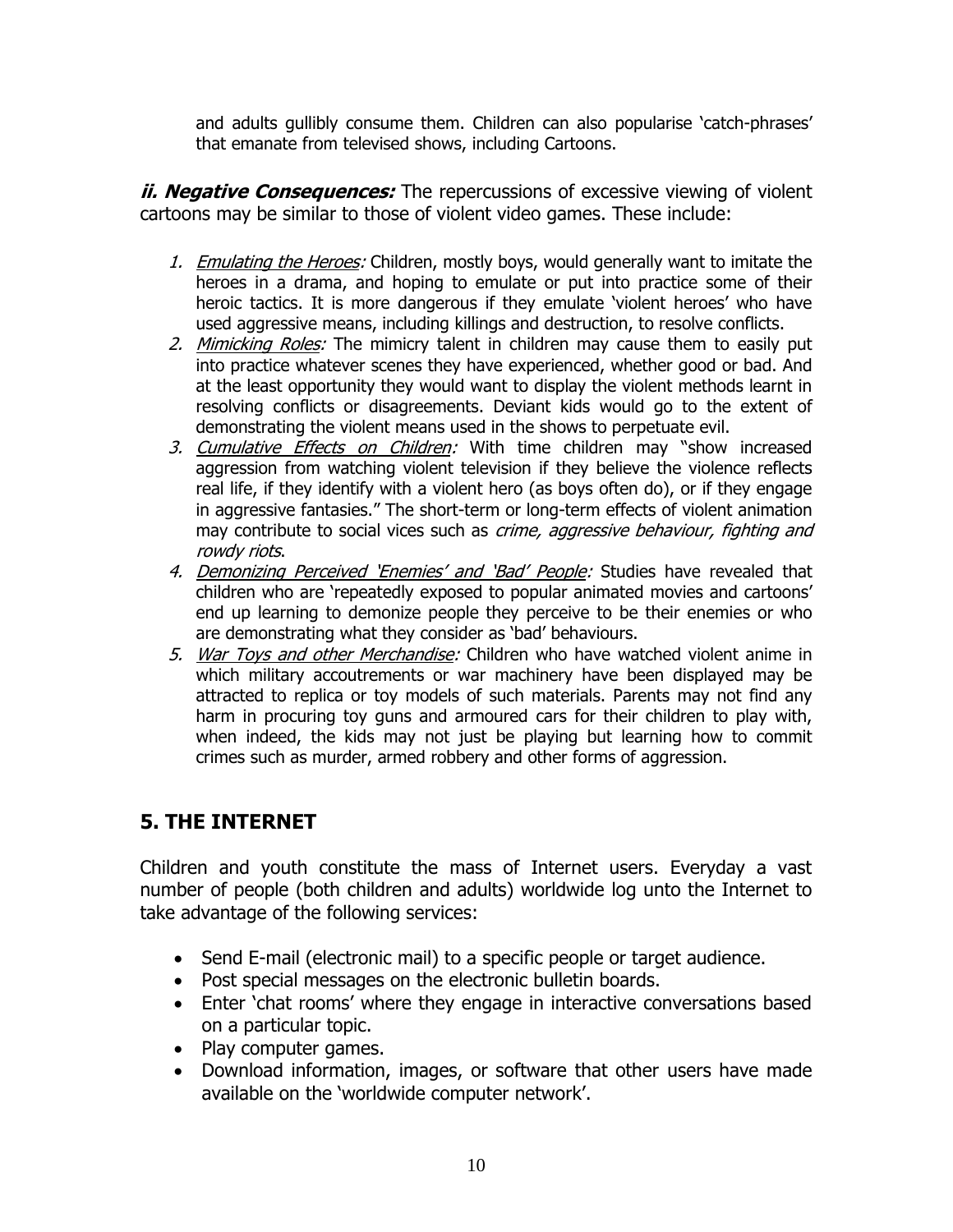What make the Internet more unique, thus having the edge over the other communication media, are these two main benefits:

- Accessing or transmitting of information is done in real time; that is, information is sent or accessed instantaneously (i.e. happening immediately).
- One has access to a myriad of references and database resources on-line which cover a wide range of valuable information on different subjects and topics.

#### **Internet's Impact On Children:**

- 1. The Internet has great potential for providing children and youth with access to a vast educational information, which may be compared to a huge home library. In Canada for example, the youth claim that 'the Internet is a defining part of their culture and an integral part of their daily lives.'
- 2. The Internet, however, lacks the necessary editorial standards, thus making its credibility as a source of information limited. Computer on-line or Internet services are carried through 'uncontrolled wire network' better known as the 'information super highway'. And since no particular entity or body is in charge of the network, you cannot trust all the information you access.
- 3. On the new media's impact on children, studies show that:
	- (i) The amount of time a child spends watching television or sitting in front of a computer screen can affect his/her *postural development* (that is, the way one holds one's body when sitting or standing).
	- (ii) Excessive amounts of time spent using the computer can contribute to obesity (putting on weight), undeveloped social skills and an addictive behaviour.
	- (iii) Some of the children with seizure disorders (a form of epilepsy) are more prone to attacks as a result of the flickering television or computer screen.
	- (iv) Children who are closely exposed to a computer screen may experience a weakness of the eyes.
	- (v) Paedophiles (people who are sexually attracted to children) use the Internet to lure and seduce unsuspecting and gullible children into relationships.
	- (vi) Children can be exposed to pornographic materials when using the Internet.
	- (vii) Children from African societies, who use the Internet, are likely to be exposed to unacceptable foreign cultures, values and worldviews.
	- (viii) Many African youth are not taking advantage of the full potential of the computer on-line network to enhance their education or professional career. Regrettably, most of them are using the Internet for excessive entertainments and pleasure. They use the medium for computer games, for impersonation and duping of on-line 'suitors' and business people.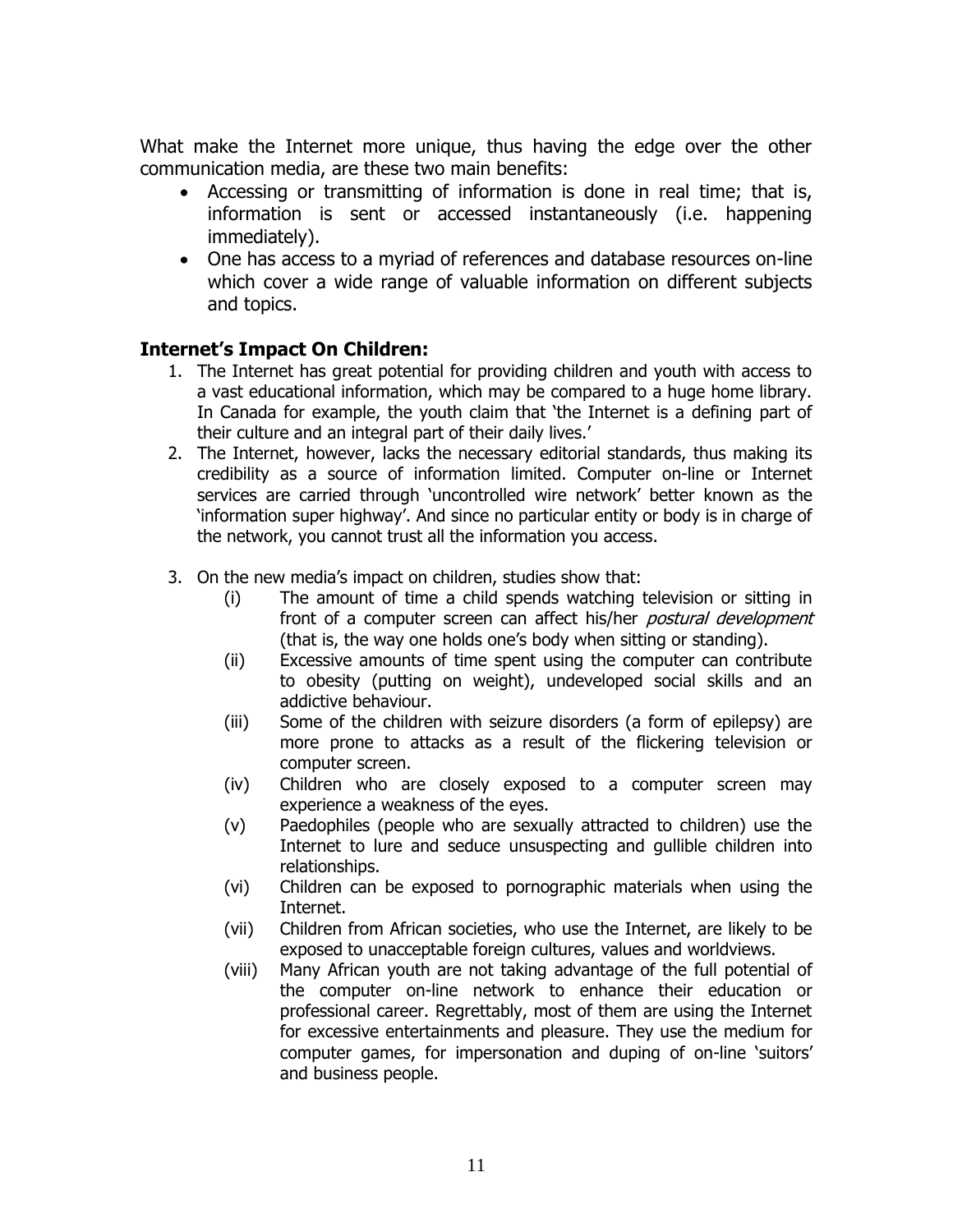(ix) In Accra and Tema, some of the children operate an Internet fraud known as "sakawa". It is an on-line dubious means of acquiring or stealing people's credit cards to pay for services or goods.

### **Summary Of The Benefits And Dangers:**

### **I. Benefits of the Internet**

- 1. The Internet has a near limitless stock of information resource. It offers a huge electronic databases and information services that students can access.
- 2. It provides a wide variety of resources such as databases of reference material, and electronic bulletin boards that students can access, and post messages for other users around the world who may be interested.
- 3. The Internet offers 'chat room' services where students can communicate live with another person in 'real time'.
- 4. The computer on-line network is a great asset to anyone who wants to enhance his/her academic performance or research work.
- 5. It is also a vital communication tool for teachers and professors who want to link with their students, or vice versa.
- 6. The Internet enables its users to have an easy, rapid and inexpensive communication with other people via e-mail and audio-visual linkages.
- 7. It offers children, youth and adults with a variety of entertainment sources.

### **II. General Risks of Internet Use**

- i. Because of its interactive nature, the Internet is likely to be used for excessive periods of time, which may lead to a state of 'internet addiction' (i.e. when one cannot do without or stop using the Internet).
- ii. The 'internet use disorder' (also referred to as 'internet addiction disorder'), is a known problem among adult users but likely to afflict children the more because they use the Internet for an unlimited time.
- iii. The desire of or the pressure on users to send instant messages or emails, is likely to interfere with their legitimate work at the workplace, or completing a school assignment.
- iv. Like the impact of television viewing, an excessive time spent on the Internet may interfere with the normal socialization between a child and his/her peers, and a child and his/her family.
- v. Inactivity and obesity can be fostered by excessive use of the Internet.

### **III. Specific Risks of Internet Use**

#### These include:

### **(a) Misinformation**

1. The Internet lacks a credible entity responsible for monitoring or verifying the appropriateness or accuracy of the information posted.